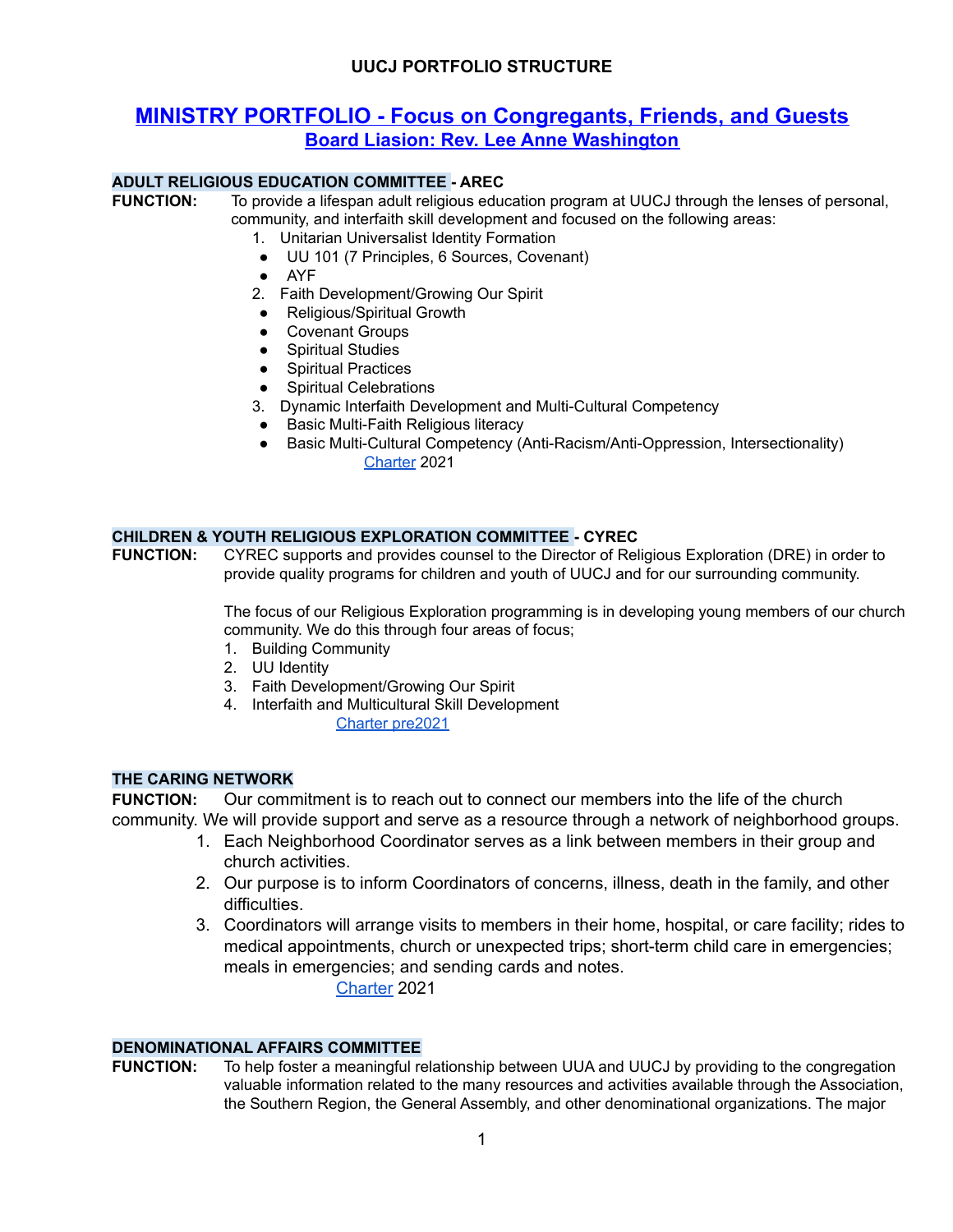focus of this committee is to ensure a well-informed congregation through education, and through the timely distribution of relevant information, such as links to newsletters, blogs, special events, denominational concerns, and the like.

Charter [pre2021](https://docs.google.com/document/d/1uXZ6joO68k_XLQT8cRdK7GLOrBnPkGmu/edit?usp=sharing&ouid=108618410980892576551&rtpof=true&sd=true)

#### **HOSPITALITY TEAM**

**FUNCTION:** Build and sustain community; welcome new members and visitors and support special interest groups. Coordinate coffee hosts.

**[Charter](https://docs.google.com/document/d/1AgjG8fB2GBVM8LZpAEf0B4kxDt15Ij6G/edit?usp=sharing&ouid=108618410980892576551&rtpof=true&sd=true)** 

#### **MEMBERSHIP COMMITTEE**

**FUNCTION:** The Membership Team provides information on how to become a member of UUCJ, as well as an opportunity to become a member and officially sign the membership book. For all members, it encourages connections with other UUCJ members and teams and belonging and engagement within the UUCJ Beloved Community. In addition, on Sundays, when the Church has reopened, it will provide Greeters who staff a Welcome Table for visitors, and Ushers who distribute hymnals, hand out Orders of Service and collect offerings. The committee will also coordinate a New Member Recognition Ceremony held during a designated church service when the Church has reopened. [Charter.](https://docs.google.com/document/d/1QsPVMkYUQ2dXcVYhRLXm_sV8ORCB3PUY/edit?usp=sharing&ouid=108618410980892576551&rtpof=true&sd=true.) 2021

#### **MINISTER'S FORMATION AND TRANSITION TEAM**

**FUNCTION:** Charter Needed

## **MUSIC TEAM**

**FUNCTION:** The purpose of the UUCJ Music Committee is to oversee and organize the music program for the church in cooperation with the music director, the minister, and the board when appropriate. The committee strives to provide spiritual inspiration, energy, comfort, and love through music to as many people as possible.

[Charter](https://docs.google.com/document/d/14fvmqdOeoSIr5DyosMnypooOXg4iR6tP/edit?usp=sharing&ouid=108618410980892576551&rtpof=true&sd=true) 2021

#### **SMALL GROUP MINISTRY**

**FUNCTION:** Charter Needed/ previously addressed in Congregational Life Team

#### **TECHNOLOGY TEAM**

**FUNCTION:** Staff-led (tech director). To maintain and keep up to date the church's computer network and its audio/video capabilities; record and broadcast church services, and manage video and audio delivery.

[Charter](https://docs.google.com/document/d/1Bz2rHF3XTAQpKf5TM-XdXTiy3DijbcsW/edit?usp=sharing&ouid=108618410980892576551&rtpof=true&sd=true) 2021

#### **WORSHIP TEAM**

**FUNCTION:** To support the Minister in crafting and delivering transformational worship services every Sunday; to recruit, equip, and schedule Worship Associates to assist the Minister (or guest speakers) in gracefully leading inspiring worship services; to ensure that the role of delivering the sermon is filled for all Sunday morning services.

[Charter](https://docs.google.com/document/d/1lzKKiUk9wOMtJFacznMIAuqWeP-kpRyZ/edit?usp=sharing&ouid=108618410980892576551&rtpof=true&sd=true) 2021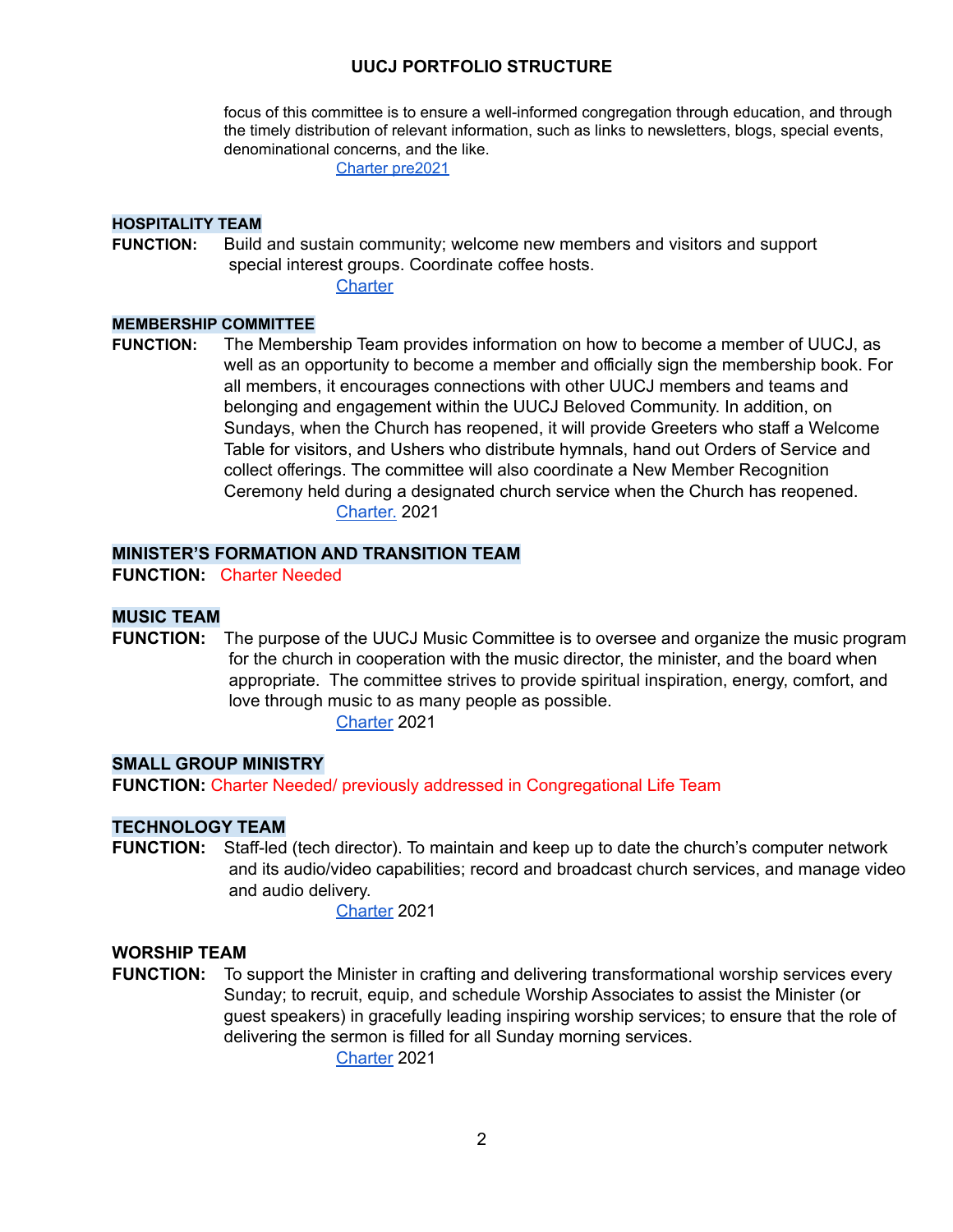# **INREACH - Focus on Organization, Relationships, and Growth Board Liasion: Meg Rohal**

### **CONGREGATIONAL LIFE COMMITTEE - CLC**

**FUNCTION:** To build a "beloved community" and esprit de corps at UUCJ by being accountable for coordinating volunteers and program managers to:

- 1. Plan FUN-raising events throughout the year, including dances, dinners, and performances.
- 2. Plan multi-generational holiday events, such as the Thanksgiving Potluck and Christmas Eve Cookie party.
- 3. Encourage relationship-building during Social Hour by injecting the time with fun activities.

Additionally, the CLC will be **responsible** for directly overseeing existing UUCJ Affinity Groups (such as Women of UUCJ, Our Gang, Playing with Ideas) and approving new applications for Affinity Groups as well as their annual intent to renew requests. Charter [pre2021](https://docs.google.com/document/d/1cdG31iuVmtSUkkehHl-B3c3HIPKBeN3H/edit?usp=sharing&ouid=108618410980892576551&rtpof=true&sd=true)

#### **LEADERSHIP DEVELOPMENT COUNCIL - LDC**

- **FUNCTION:** The Council will work with the Board and other Committees and staff to support and grow skillful religious leaders in the vision, mission, and core values of our UU faith.
	- To provide a Council of knowledgeable and experienced leaders to support the Board, Chairs, and Committees with the skills, tools, and framework for organizational leadership growth.
	- Identify and maintain a pool of UUCJ members/*leaders* who can serve on the Board and committees.
	- Recommend Nominees for Board membership in the fall of each year.
	- Make use of the UU Leadership Institute and other leadership programs offered by UUA and outside sources.
	- Support Townhall and Sanctuary Conversations to further the vision, mission, core values, and principles of UU. [Charter](https://docs.google.com/document/d/1y6LwGV2H8uVSzpAYDbhCZ2_E0M2tYqG5/edit?usp=sharing&ouid=108618410980892576551&rtpof=true&sd=true) 2021

#### **RIGHT RELATIONS COMMITTEE**

**FUNCTION:** In conjunction with the minister and board, support church membership in honoring our covenants to each other by addressing issues with restorative justice.

[Charter](https://docs.google.com/document/d/1OAsQRbS1r31T_mU-lPnAnB--9h04DkxS/edit?usp=sharing&ouid=108618410980892576551&rtpof=true&sd=true) 2021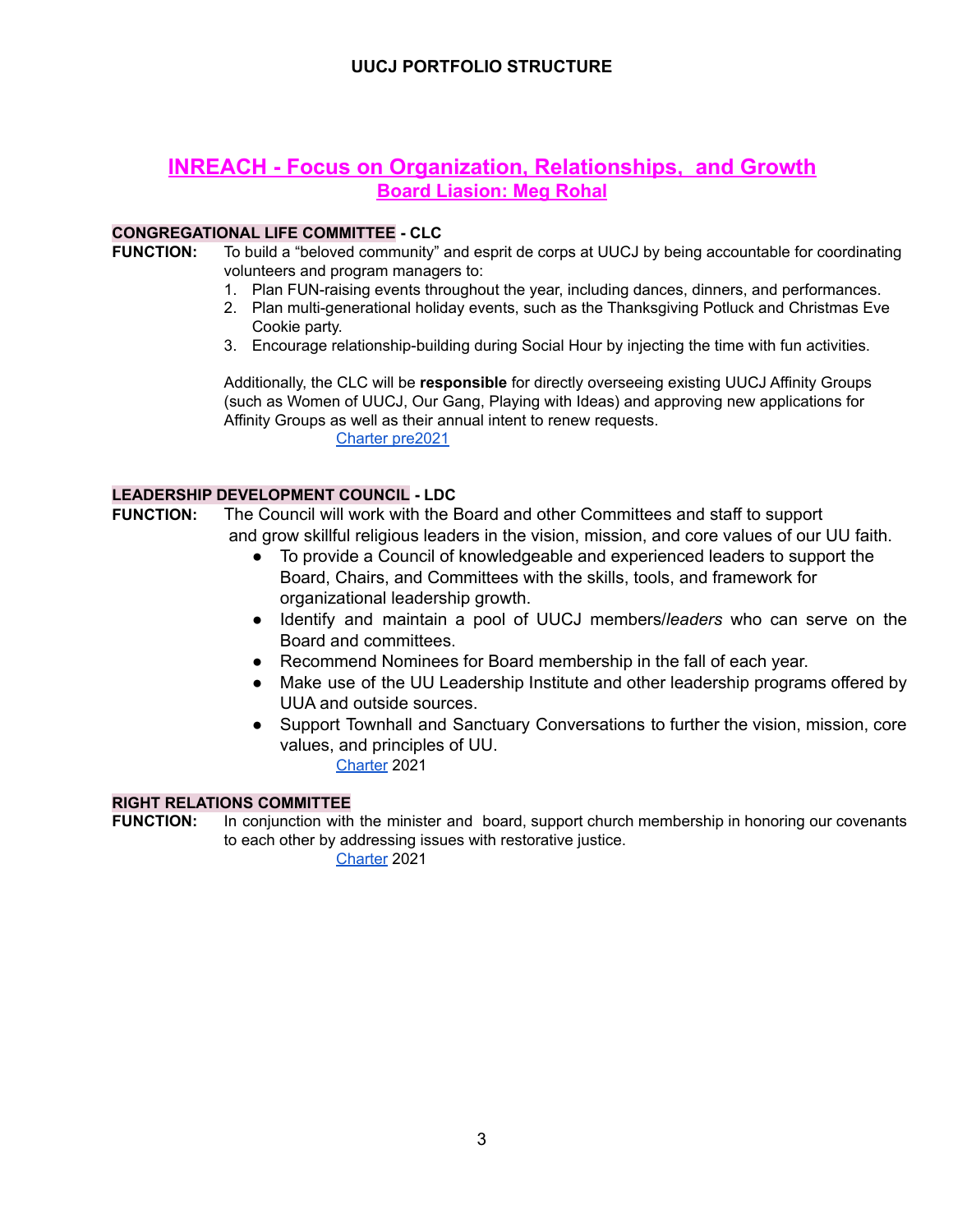# **OPERATIONS - Focus on Maintenance of Physical Campus**

#### **CAMPUS MANAGEMENT TEAM**

**FUNCTION:** The Campus Management Team shall function as stewards of the Church's physical facilities, buildings and grounds. To that end, the Team will oversee and maintain the buildings' and grounds' integrity, functionality, accessibility and safety. The Team shall, a) provide guidance for future development of expansion and modifications in the spirit of Bob Broward's original design, as endorsed by the Keepers of the Church Committee, and approved by the Board, and b) provide leadership with identifying essential maintenance needs and appropriate personnel to conduct necessary repairs or renovations.

[Charter](https://docs.google.com/document/d/1Eb9Fj6O_ECbIWv88AL34pE408fxbzlJ7/edit?usp=sharing&ouid=108618410980892576551&rtpof=true&sd=true) 2021

#### **FERNANDINA BEACH / EAST NASSAU**

**FUNCTION:** To offer Unitarian Universalist opportunities in East Nassau County; specifically, telecast services, summer series, and social justice; provide a visible UU presence in Fernandina Beach and Nassau County.

#### **Charter Needed**

#### **GREEN SANCTUARY COMMITTEE**

**FUNCTION:** Our function is to ensure that, as an accredited Green Sanctuary church, we follow both our Green Sanctuary commitments to UUA and our Seventh Principle. We have supported that vision by creating and managing Arlington Community Garden (ACG) to provide food for local food pantries, model sustainable gardening practices for the community, and provide educational opportunities regarding environmental stewardship and healthy lifestyles. In addition, we maintain a recycling program, conduct ethical and healthy eating classes, plan an annual Earth Day service, offer labyrinth events, support the kitchen with its "no disposables" policy, and work with Building & Grounds to maintain and renovate UUCJ using "green" practices.

[Charter](https://docs.google.com/document/d/1SIzVs4IKB9740i9oVoq-t7sE_VGv_lke/edit?usp=sharing&ouid=108618410980892576551&rtpof=true&sd=true) 2021

#### **KEEPERS OF THE CHURCH**

**FUNCTION:** The Keepers of the Church group shall function as **monitors** of the architectural and interior design of the buildings and aesthetics of the UUCJ campus landscaping and grounds.

> The group shall review proposed architectural, interior design, or landscape changes to ensure compatibility with Bob Broward's design intent. Donations of furnishings, artworks, and equipment, and landscape materials shall be subject to the group's review. The Group shall submit recommendations to the Board: i.e. approved, approved subject to modifications, not approved. [Charter](https://docs.google.com/document/d/1Eb9Fj6O_ECbIWv88AL34pE408fxbzlJ7/edit?usp=sharing&ouid=108618410980892576551&rtpof=true&sd=true) 2021

**NEW NORMAL TEAM FUNCTION: Charter Needed**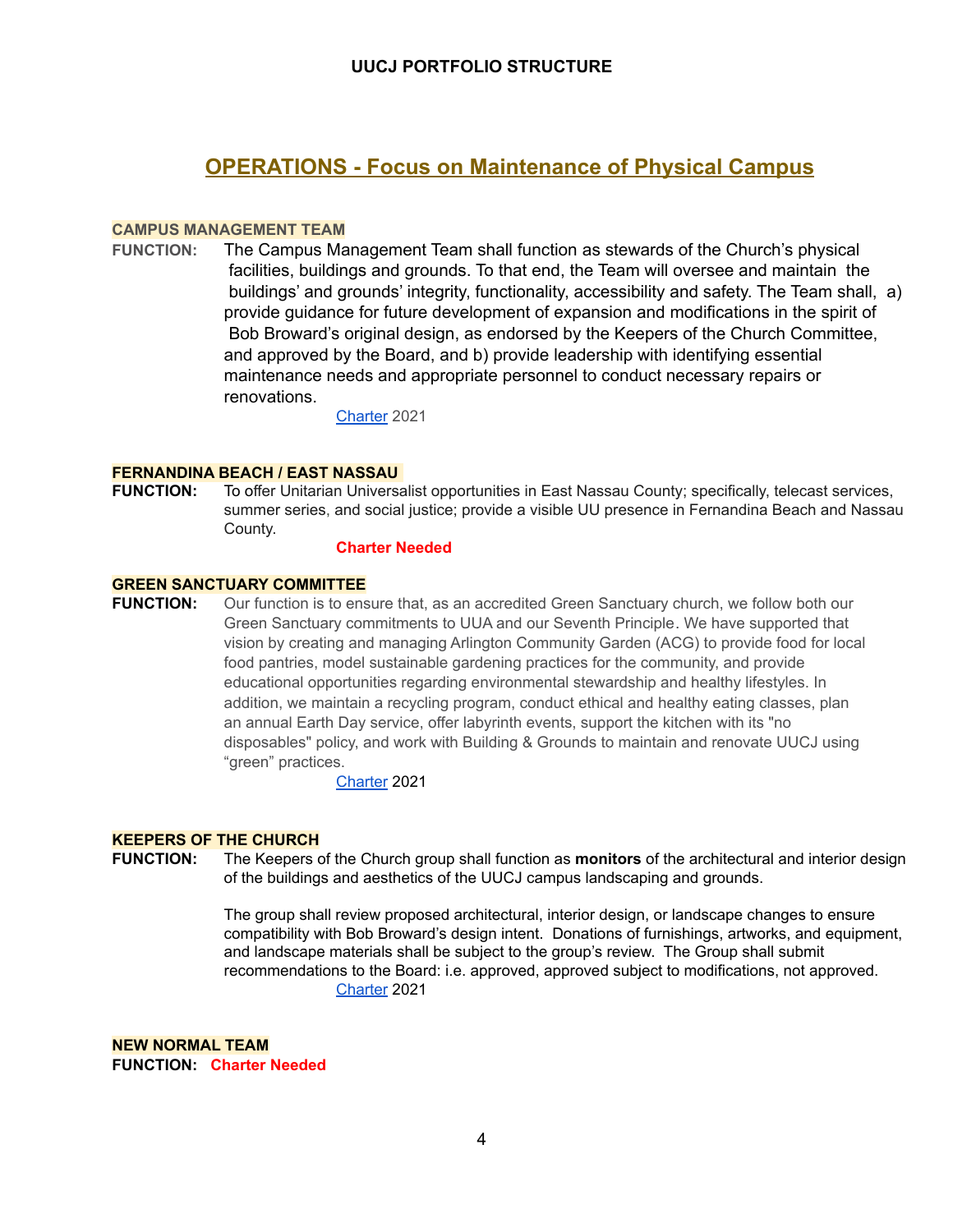# **OUTREACH - Focus on Service External to UUCJ Board Liasion: Meg Rohal**

#### **ICARE - INTERFAITH COALITION FOR ACTION, RECONCILIATION AND EMPOWERMENT**

**FUNCTION:** Connect with other faith groups to further social justice in Jacksonville and Florida by forming a Justice Ministry Network at UUCJ. [Charter](https://docs.google.com/document/d/1Qq3tBBkJoXNf9kZ1_dR-XArwYvyU8j2A/edit?usp=sharing&ouid=108618410980892576551&rtpof=true&sd=true) 2021

#### **PARTNER CHURCH**

.

**FUNCTION:** Be the bridge that connects our congregation to our Partner Church in Bozod, Romania. [Charter](https://docs.google.com/document/d/1RzEoiX3jUCCyao5usa6fzgu_51RTF-Ol/edit?usp=sharing&ouid=108618410980892576551&rtpof=true&sd=true) 2021

### **SOCIAL JUSTICE TEAM FUNCTION:**

#### **SPECIAL COLLECTIONS COMMITTEE**

**FUNCTION:** To Identify and support – through the generosity of the congregation – non-profit organizations working to promote a just and sustainable community throughout the year.

- 1. Identify and support through the generosity of the congregation non-profit organizations working to promote a just and sustainable community throughout the year.
- 2. Identify non-profits that are consistent with our UU values and are preferably in the Arlington area.
- 3. Repeat entities so as to familiarize the congregation with their mission and hear how the dollars collected are spent.
- 4. Provide an opportunity for organizations to solicit volunteers and disseminate further information via table set-up in the social hall after Sunday service.
- 6. To raise money for the UU Service Committee (UUSC) an organization that works for human rights and social justice in the US and around the world. This group supports our UUCJ principles of justice and equity; and contributes to the goal of peace, liberty, and justice for our world community.

[Charter](https://docs.google.com/document/d/15oqPIuU5JBDdq_LOm_yzP4HYS55FbBCb/edit?usp=sharing&ouid=108618410980892576551&rtpof=true&sd=true) 2021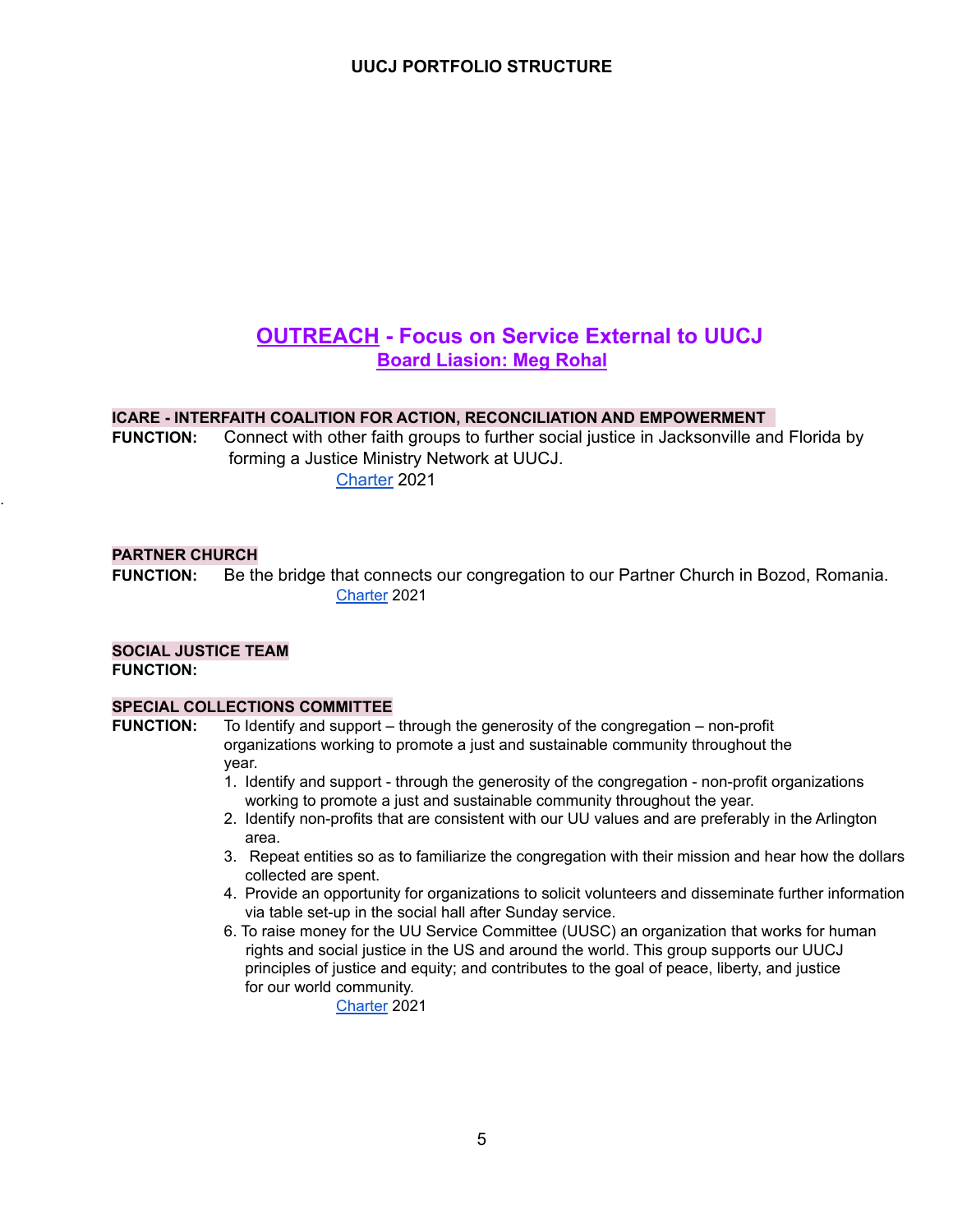# **STEWARDSHIP - Focus on Financial Wellbeing of the Church Board Liasion: Yanella Parra**

#### **CAPITAL CAMPAIGN TEAM**

**FUNCTION:** Need Charter

#### **FINANCE COMMITTEE**

- **FUNCTION:** The Finance Committee is responsible for:
	- 1. Proposing an annual Mission operating budget from Financial Commitments (pledges), Personnel Committee compensation recommendations, requests from other committees, and a Budget Workshop.
	- 2. Advising the Board and other leaders on revenue, expenses, and any financial decisions.
	- 3. Tracking revenue and expenditures versus budget and advising the Board on recommendations for spending.
	- 4. Overseeing accounting functions performed by the Church Administrator and Bookkeeper; ensuring accounting processes are documented and followed.
	- 5. Following up with the church Administrator to ensure contribution statements are sent to Members.
	- 6. Ensuring Church financial status and processes are reviewed annually, including periodic audits.
	- 7. Issuing agendas and minutes in a timely manner.

[Charter](https://docs.google.com/document/d/1N_BVGETbMbqSRHq1UWs60gqhMendyoJM/edit?usp=sharing&ouid=108618410980892576551&rtpof=true&sd=true) 2021

#### **MISSION FUNDING / FUNDRAISING TEAM**

- FUNCTION: The role of the Fundraising Committee is to raise funds for the general use of UUCJ in a way that is fun and engaging for the entire congregation. The Committee will also act as a liaison for specialized committees during their fundraising events if needed; e.g., if R.E. wants to raise funds for literature, the Committee will assist with getting board approval, organization of event if requested, etc.).
- **FUNCTION:** To promote and collect financial commitments for the 2018 Mission Funding Goal; to celebrate our shared generosity at the end of the Mission Funding Effort; vary Mission Funding effort to keep the attention of the congregants, and experiment with different processes. Need New Charter that combines the two teams,

# **PERSONNEL COMMITTEE**

**FUNCTION:**

# **UUCJ FOUNDATION - UUCJF**

**FUNCTION:** The UUCJ Foundation is a separate corporation, established to oversee the UUCJ Endowment Fund, a financial resource of the Church in perpetuity. The Foundation's purpose is to support, enhance, and ensure the continuation of UUCJ's religious and charitable activities by contributing funds for those activities. The UUCJF Board has selected the Unitarian Universalist Common Endowment Fund to manage the Church's Endowment. The Board strives to generate funds by